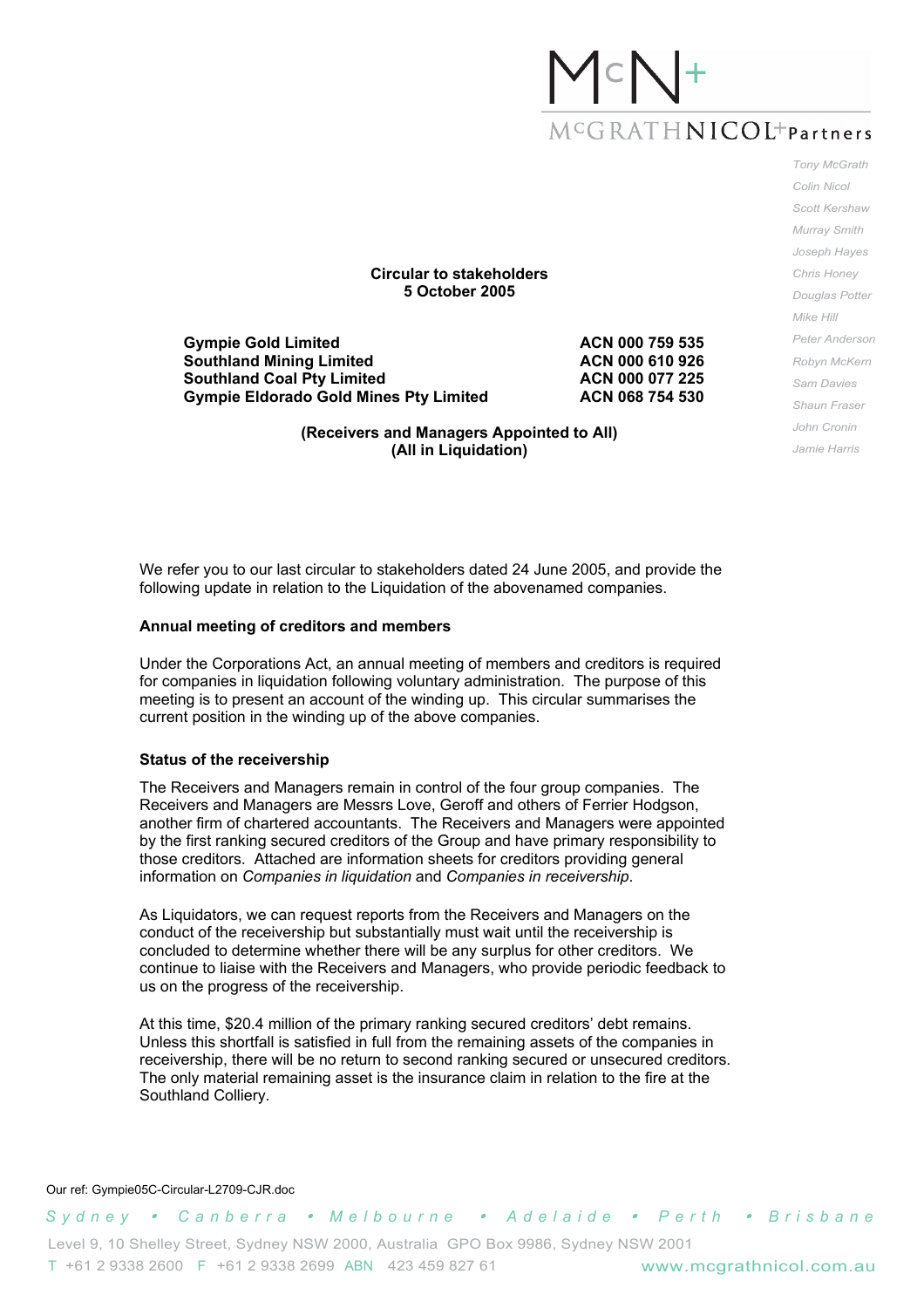# CN+<br>MCGRATHNICOL+Partners

#### **Insurance claim update**

The Receivers and Managers have lodged an insurance claim for \$41 million together with significant information in support of the claim. The group's insurers, QBE, had the claim under consideration for an extended period of time but had not accepted liability or confirmed it would indemnify Southland.

As a result, Thiess, the operator and co-insured, commenced proceedings against the insurer in December 2004. The lawyers for QBE and the London underwriters finally denied their clients indemnity under the insurance policy in February and March 2005. The Receivers and Managers are attempting to proceed with public examinations of QBE and its experts, a process which is subject to a decision of the Court of Appeal following a hearing on 6 and 7 June 2005. The Receivers and Managers are waiting on this decision before determining whether to commence proceedings themselves against the insurers.

#### **Restructure of Gympie Gold Limited**

In conjunction with the Receivers and Managers, the Liquidators have signed a heads of agreement in relation to a proposal by Ascent Capital for the restructure of Gympie Gold Limited ("GGL"). This proposal allows for the creditor claims of GGL to be transferred out of the company into a Creditors Trust, leaving a solvent listed company shell which can be reinstated to trading on the Australian Stock Exchange ("ASX"). As consideration, Ascent Capital will pay \$800,000 to be shared between the secured and unsecured creditors after meeting administration costs and fees. These funds would not otherwise be available to creditors in the absence of the proposed restructure. This contribution equates to an estimated 0.5c return to unsecured creditors.

Under the proposal, existing shares will be consolidated on a 15:1 basis, to enable the issue of further shares to raise new capital. The restructure allows for the reinstatement of GGL shares to trading on the market, and hence a potential upside to their value in the future. The proposed share consolidation and issue of new shares to raise new equity will substantially dilute the interests of existing GGL shareholders but will provide a small return and enable shareholders to sell their shares and crystallise losses if they choose to do so.

The process for the restructure involves the company being placed back into Voluntary Administration, to allow for a Deed of Company Arrangement ("DOCA") to effect the creation of a Creditors Trust. In addition to the support for the proposal already given by the secured creditors, the restructure will be subject to three further levels of approval. Firstly, approval by the Court for the Liquidators to again be appointed as Voluntary Administrators, then approval by the company's creditors at meeting of creditors for the company to enter into a DOCA, and finally approval by the shareholders of the restructure at a meeting of members. ASX approval is also required for the reinstatement of the company's securities to trading on the market, a requirement that applies to all companies that seek to be reinstated.

The Court application is due to be lodged in early October, and the meeting of creditors will be scheduled within 30 days of the application being approved. It is anticipated that the DOCA process will be completed by the end of March 2006, and shares will be trading on the market again within 2-3 weeks of the liquidation ending. Distributions to creditors from the Creditors Trust are expected to be made shortly after the completion of the DOCA and receipt of the full consideration.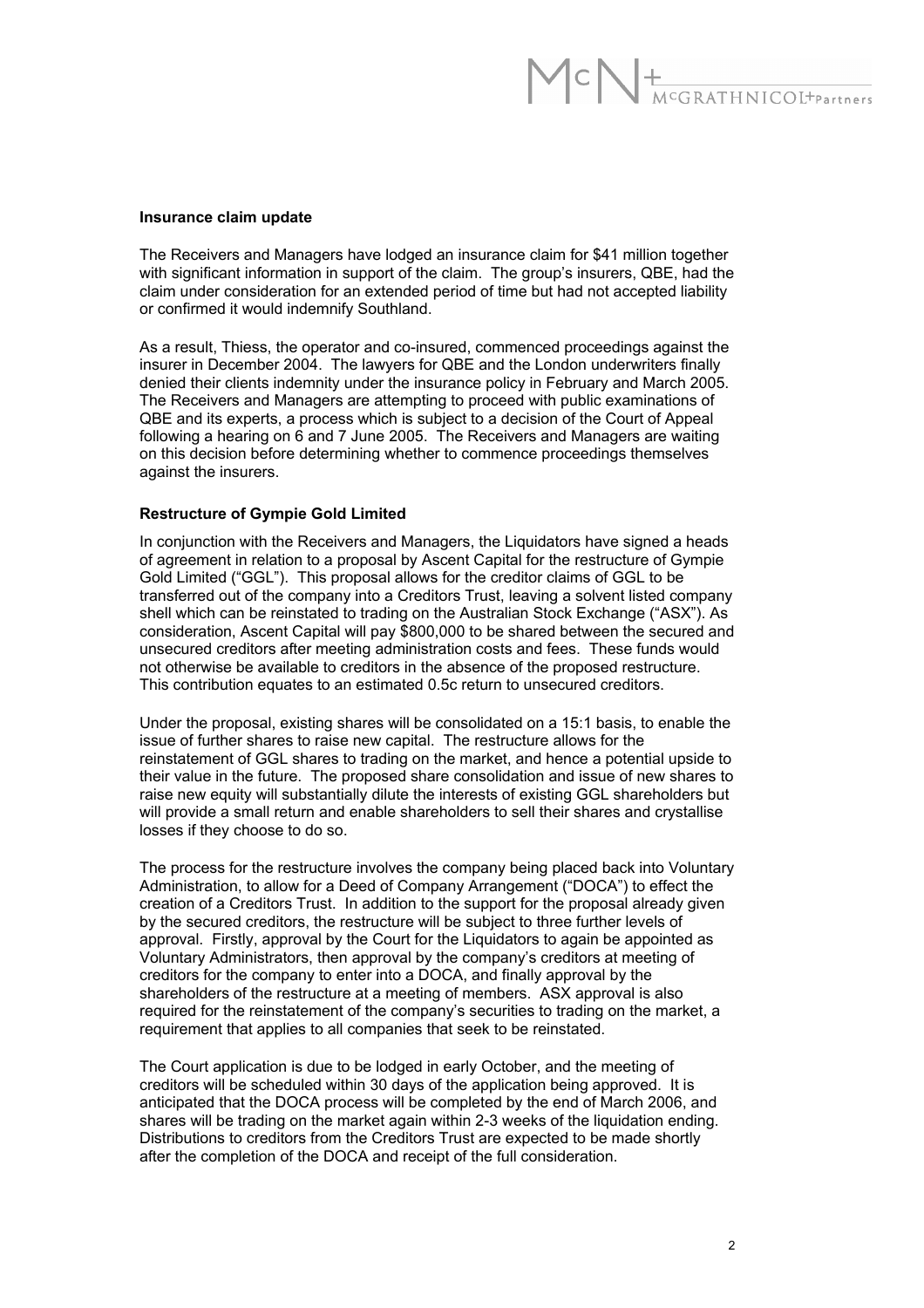## $\mathcal{C} \bigwedge \biguplus_{M^cGRATHNICOL^+ \text{Parameters}}$

#### **Committee of inspection**

During the liquidation, the Liquidators have liaised with the elected committee of inspection representing creditors of the companies in liquidation. The committee comprises representatives of the following creditors:

 National Australia Bank Limited Downer EDI Limited JPMorgan Trust Australia Limited, as Trustee for the Noteholders

The Liquidators acknowledge the contribution and assistance of those creditors serving on the committee, to the liquidation.

#### **Noteholders**

Noteholders in GGL are treated as unsecured creditors of the company in that their claims rank alongside other unsecured creditors in the liquidation and ahead of the claims of shareholders. Noteholders are represented by the Trustee, JPMorgan Trust Australia Limited. The Liquidators have received advice that the Trustee represents all Noteholders pursuant to the Unsecured Subordinated Trust Deed dated 15 May 2002 and that individual Noteholders should not lodge their own claims. The Trustee lodged a proof of debt on behalf of all Noteholders for \$40.9 million on 7 January 2004.

#### **Sales of shares**

I refer to Ascent Capital's offer to purchase shares of existing shareholders for a nominal value, as disclosed in our circular dated 24 June 2005. I note the this offer remains open, but the relevant contact to effect such sales has changed to Allison Roach of Emerald Corporation, who can be contacted on 08 9420 9600 by any interested parties. Shareholders should consider their own circumstances when evaluating any offers. The Liquidators do not express any opinion in relation to any offers to acquire GGL shares.

#### \* \* \* \* \* \* \*

For further information in the future, creditors and shareholders should refer to our website at www.mcgrathnicol.com.au or www.gympiegold.com.au.

Should creditors or shareholders require any further clarification, please contact any of Christian Logue, Ben Ryan or Nick Lawry of this office.

Dated 5 October 2005

mus

*Liquidator Liquidator*

M C Smith J D Hayes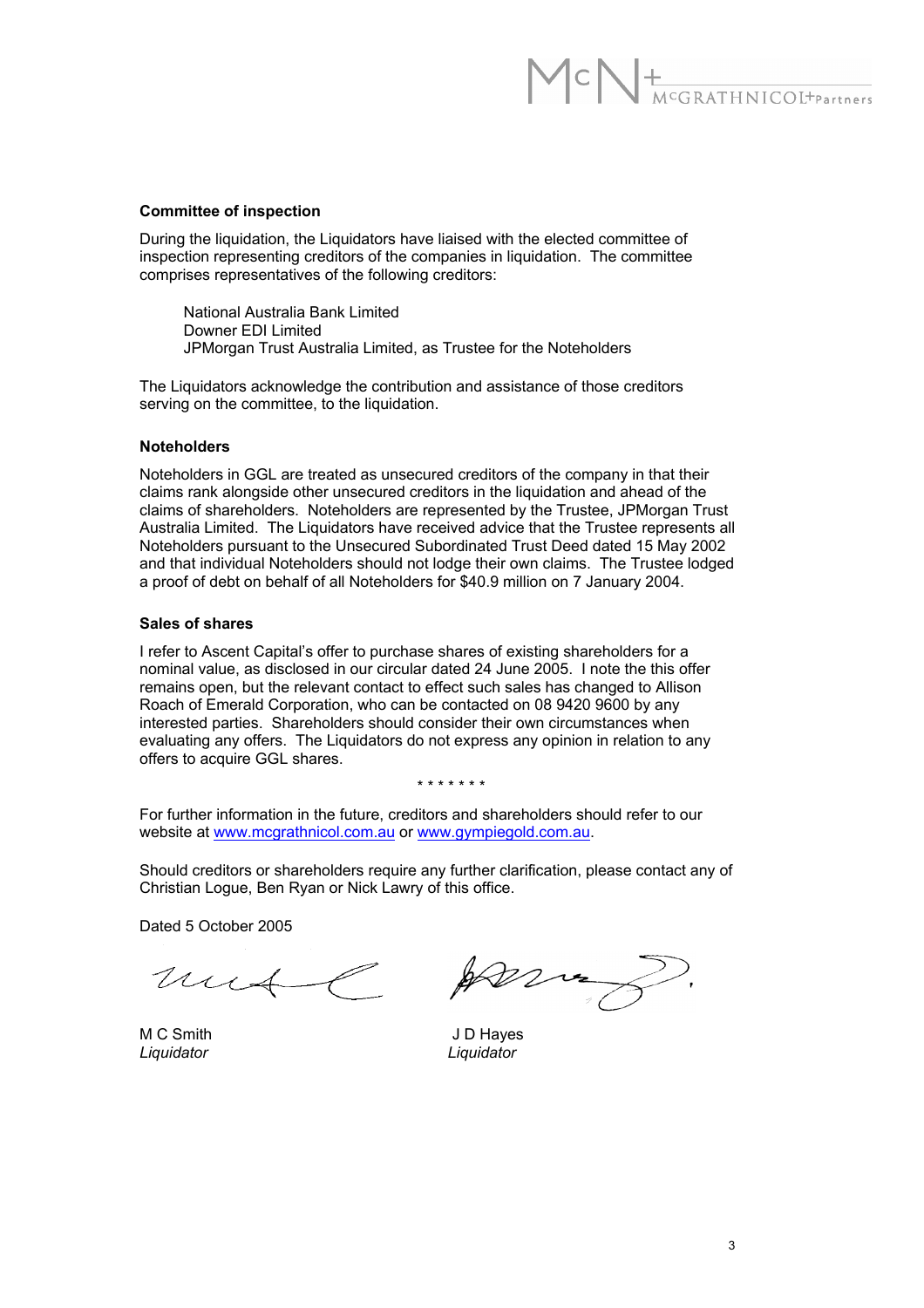



ASIC

Australian Securities & Investments Commission

Insolvency Practitioners Association of Australia

### **INFORMATION FOR CREDITORS Companies in Liquidation**

- 1. If a company is in financial difficulty, its Shareholders, Creditors or the Court can put the company under the control of an independent person called the Liquidator:
- 2. This leaflet, from the Insolvency Practitioners Association of Australia (IPAA) and the Australian Securities and Investments Commission (ASIC), is a general information guide only to highlight the differences between various types of appointments or administration. Creditors should seek their own advice about specific circumstances since this is not intended to be a summary of the law. This leaflet outlines the:
	- · Rights and duties of Liquidators and Creditors of companies in Liquidation; and
	- Role of ASIC and the Court.

#### Liquidator's Rights and Duties

3. The most common form of Liquidation occurs when Creditors vote for Liquidation following an Administration, or a failed Deed of Company Arrangement. A Liquidator may also be appointed by the Court following an application, usually by a Creditor, to wind up the company.

Alternatively, the company's Shareholders may resolve to liquidate an insolvent company, nominate a Liquidator and call a meeting of Creditors to confirm the appointment of the nominated Liquidator or appoint a Liquidator of the Creditors choice.

The Liquidator's duty is to all the company's Creditors.

4. The Liquidator shall:

- collect, preserve and sell the company's assets, including any surplus arising from a receivership:
- investigate and report to Creditors any undue (unfair) preferences which may be recoverable and any rights of action against officers of the company for Insolvent Trading or Misfeasance;
- · pay the cost of liquidation and certain priority claims including employee entitlements;
- enquire into the conduct of the company's affairs and its directors and report to ASIC;
- · distribute available funds to Creditors; and
- · complete the liquidation, and apply for deregistration of the company
- 5. A Liquidator need not spend time and money, except for lodging documents and reports as required under the Corporations Law, unless there are enough assets from which to pay his or her costs and expenses.

Creditors may agree to indemnify or reimburse a Liquidator for costs and expenses if they believe the Liquidator can recover further assets for their benefit. On such occasions, after recovering the additional assets, the Liquidator or Creditor can apply to the Court for an order to compensate the indemnifying creditors for the additional risk in funding the recovery by the Liquidator.

If there are insufficient or no assets, the Liquidator remains unpaid unless the Creditors agree to reimburse the Liquidator.

The Liquidator is remunerated at a rate or fixed by the Creditors, the amount approved Committee of Inspection or by the Court. The basis should follow the IPAA Statement of Best Practice-Remuneration. Refer website www. ipaa.com.au.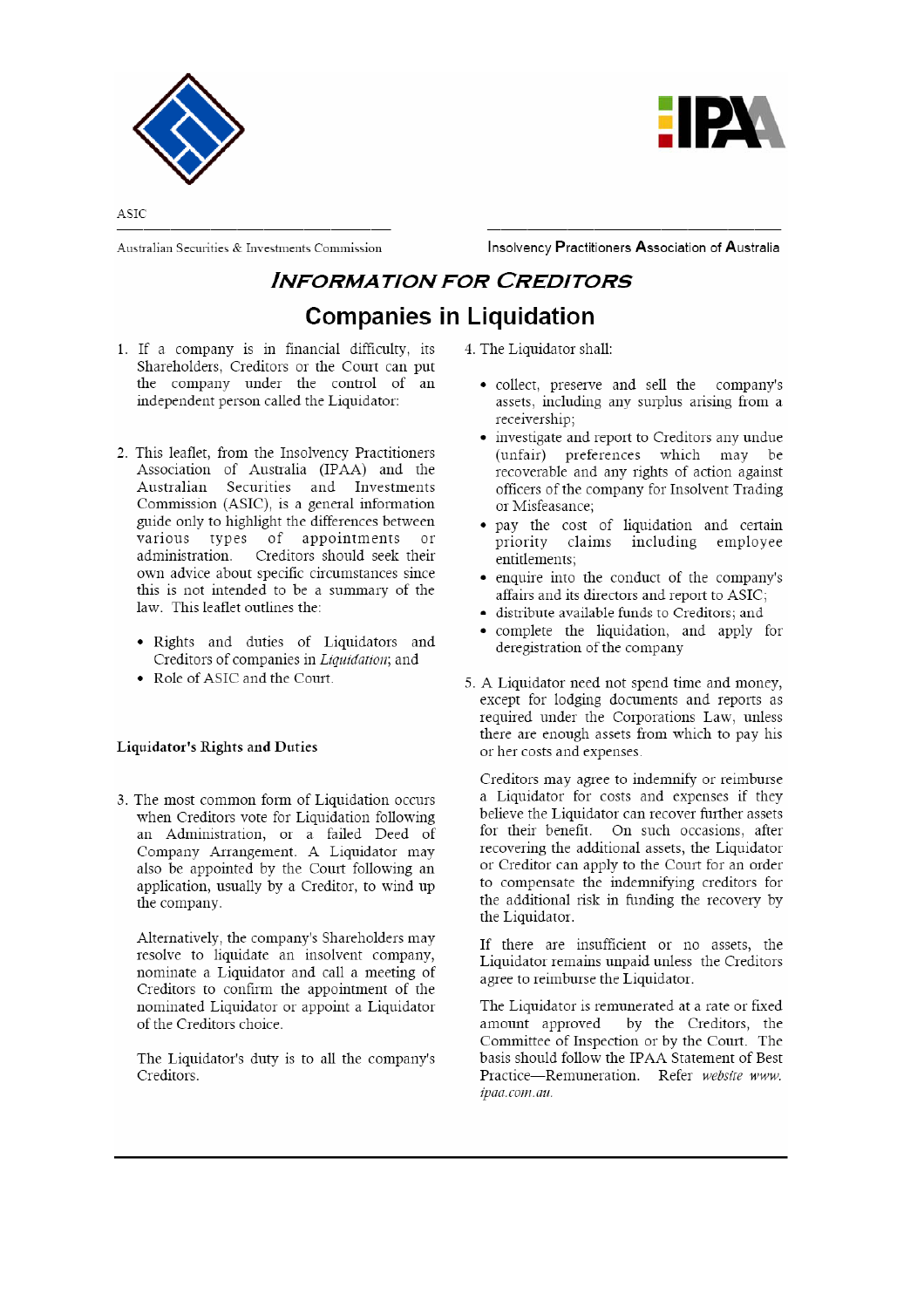#### **Creditor's Rights**

6. A Secured Creditor holds a charge over a part or all of the company's assets.

The rights of the Secured Creditor are set out in a document called a Mortgage Debenture document or Deed of Registered Charge. One right is the power to appoint a Receiver when the company fails to meet its obligations under the debenture or charge. This right continues if the company is being liquidated. You can obtain a copy of the Charge documentation from any ASIC Business Centre.

- 7. Unsecured Creditors have no legal right to obtain payment from a Receiver. They should deal with the Liquidator.
- 8. Unsecured Creditors have a number of rights when a company is wound up. These include the right to:
	- share in any available funds after costs of liquidation, priority payments and Secured Creditors have been paid;
	- · choose the Liquidator in a Creditors' Voluntary winding up;
	- attend and vote at meetings of Creditors on various matters, including the fixing of the Liquidator's remuneration;
	- take part in the appointment and be a member of a Committee of Inspection; and
	- receive information about the liquidation of the company including the sale of its assets and the way in which the proceeds are distributed.
- 9. In limited circumstances, a Creditor may sue a director for the company's losses if the company kept trading while unable to pay its debts on time.
- 10. A Committee of Inspection has a number of duties and powers, including approving the Liquidator's remuneration and advising or consulting with the Liquidator on various matters
- 11. Unsecured Creditors should attend meetings called by the Liquidator. This is the best chance to ask questions and learn about the company's affairs. Creditors may also obtain a copy of the Receiver's or Liquidator's six monthly statement of receipts and payments from any ASIC Business Centre.

#### **ASIC's Role**

- 12. ASIC may investigate complaints against companies, their officers and insolvency practitioners.
- 13. ASIC may look into matters concerning a Liquidator. However, ASIC will usually not become involved in matters of commercial judgement. Creditors should attempt to resolve such matters with the Liquidator concerned and only come to ASIC if this fails.

#### The Court's Role

- 14. The Court will decide on matters referred to it by Liquidators, Creditors, ASIC or other parties, and make any orders it thinks fit. Such matters include an application:
	- · To have questions decided or powers exercised in a winding up;
	- To delay or prevent the liquidation; and
	- To hear an appeal from a person who has a complaint about any act, omission or decision of a Liquidator.
- 15. Creditors should attempt to resolve such matters with the Liquidator concerned and only go to Court if this fails.

March 1999 Updated August 2003

#### See Separate Sheets titled:

**Information for Creditors - Companies in Receivership** Information for Creditors - Companies under Part 5.3A Administration

Copies of these sheets may be obtained from an IPAA member, IPAA National Office and **ASIC Infoline on 1300 300 630**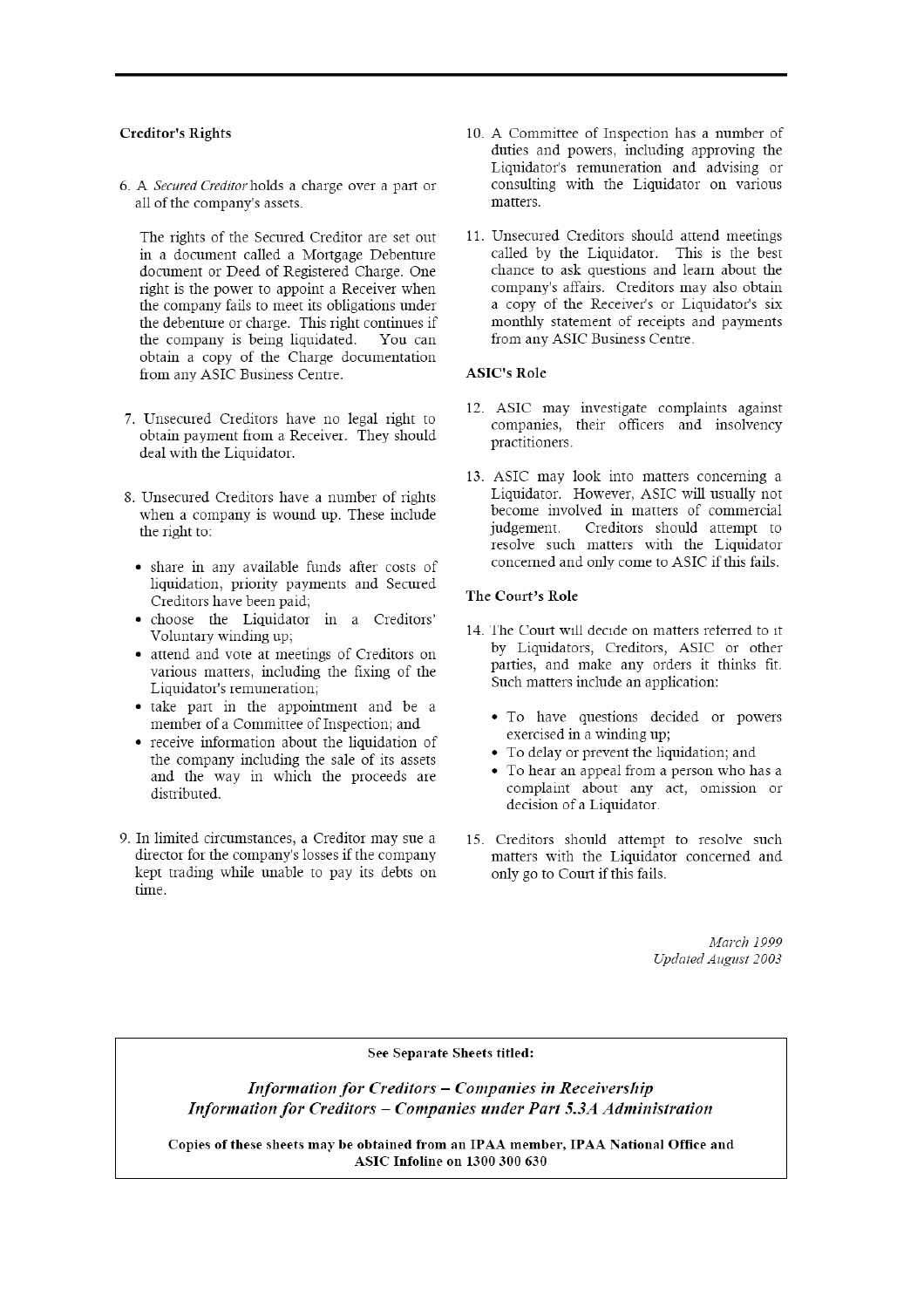



ASIC

Australian Securities & Investments Commission

Insolvency Practitioners Association of Australia

### **INFORMATION FOR CREDITORS Companies in Receivership**

- 1. If a company is in financial difficulty a Secured Creditor or the Court may put the company under the control of an independent person who can be a: -
	- · Receiver or a Receiver and Manager, Controller or Managing Controller; (Receiver) or
	- Administrator: or
	- · Liquidator.

It is possible for a company in Receivership to also be placed in Liquidation or Administration.

- 2. This leaflet, from the Insolvency Practitioners Association of Australia (IPAA) and the Australian Securities and Investments Commission (ASIC), is a general information guide only to highlight the differences between the various types of appointments or administrations. Creditors should seek their own advice about specific circumstances since this is not intended to be a summary of the law. This leaflet outlines the:
	- Rights and duties of Receivers and Creditors of companies in Receivership; and
	- Role of ASIC and the Court.

#### Receiver's or Receiver and Manager's **Rights and Duties**

3. A Receiver is appointed by a Secured Creditor or in special circumstances by the Court. A Secured Creditor is someone to whom the company has given a "charge", such as a mortgage, over all or part of its assets in return for value, usually loan funds. Anyone can see if a registered charge exists by checking company records at an ASIC Business Centre. The Receiver must collect and look after the company assets over which the Secured Creditor has a charge and sell sufficient assets to discharge the security.

If the Receiver has been appointed pursuant to a floating charge, the money collected will be applied to:

- First, pay certain priority claims, including employee entitlements such as wages,<br>superannuation contributions and leave payments:
- Second, pay the Secured Creditor, and
- Third, if there are any funds left over, pay the company or its Liquidator, if one has been appointed.
- 4. The Receiver owes a prime duty to the company's Secured Creditor. He/she owes no duty to Unsecured Creditors other than a general duty of care.
- 5. The Receiver must report to ASIC on any matter which may be irregular and which could cause ASIC to look into the conduct of anyone involved with the company's management or control.
- 6. The Receiver is usually paid from the money collected by selling the company's assets. The charge documents should authorise and specify the basis of the Receiver's remuneration. The basis should follow the IPAA Statement of Best Practice Remuneration. Refer website www.ipaa. com.au.

#### **Creditor's Rights**

7. A Secured Creditor holds a charge over a part or all of the company's assets. The rights of the Secured Creditor are set out in a document called a Mortgage Debenture document or Deed of Registered Charge. One right is the power to appoint a Receiver when the company fails to meet its obligations under the debenture or charge. This right exists even if the company is in liquidation. You can obtain a copy of the Charge document from any ASIC Business Centre